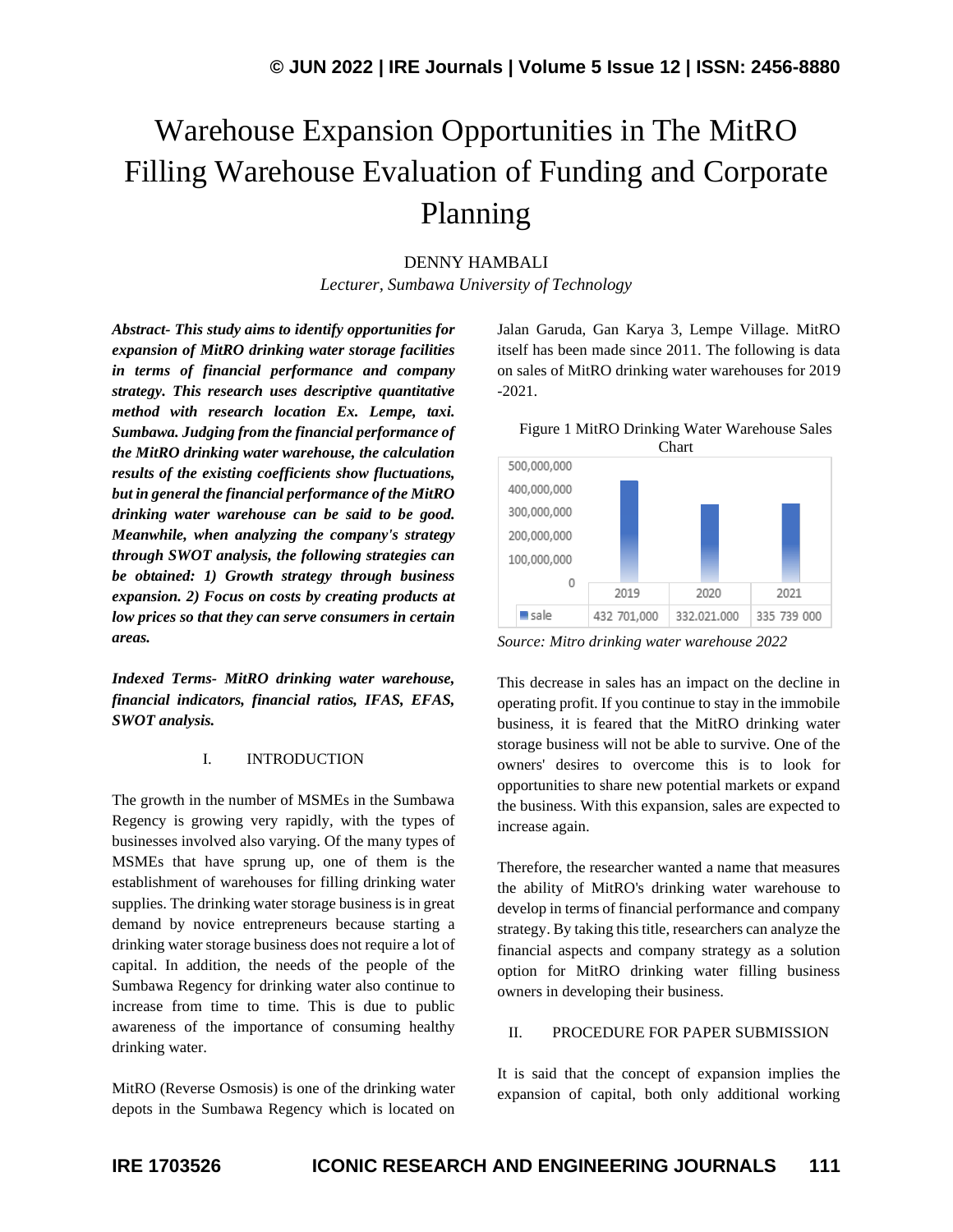# **© JUN 2022 | IRE Journals | Volume 5 Issue 12 | ISSN: 2456-8880**

capital, as well as additional working capital and fixed capital, which are regularly and continuously used in the company. (Ryanto, 2019). However, according to Marihot Manullang (2019), expansion can include three things, namely (1) additional capital, both working capital and fixed capital or both, which is used regularly and continuously within the company. (2) If the business entity has succeeded in increasing the level of production and sales. (3) If the business entity grows in size without buying another company. We can say that capital directly affects extension. And to see business capital, it is necessary to analyze the financial statements.

The form of counseling according to Bambang Riyanto (2018) is divided into two:

1) Business expansion

Business expansion is carried out without changing the capital structure. In this form of expansion, the company does not add durable production equipment, but only increases working capital by using the existing production capacity within the company. Therefore, the company does not add fixed assets, so it does not require additional long-term capital, so this does not result in changes in its capital structure. The capital requirements for this expansion are gradually increasing, which is why this form of expansion is often referred to as "gradual expansion".

## 2) Financial expansion

Financial expansion namely, expansion through the purchase of durable means of production, upgrading of old means of production, the opening of new factories, acquisition of other companies, mergers with other companies, and other forms of expansion that require additional long-term capital. So this form of expansion causes a change in the capital structure. At this level of expansion, the need for capital increases sharply, which is why this form of expansion is often called "growing expansion."

The company's financial performance is one of the main things one). liquidity ratios liquidity ratio measures a company's short-term liquidity by looking at the size of its current assets in relation to its current liabilities. Debt in this case is the company's obligation. The following tools are used in the work:

The current ratio measures the company's ability to repay its short-term debt using current assets. (Honey, 2014)

Current ratio =  $\times$  1 times/utang lancar

The greater the number of current ratios, the greater the company's ability to meet its short-term opportunities. A large current ratio indicates the company's excess working capital and excess working capital that the company can use for expansion.

Activity factor This ratio shows how efficiently the company uses assets. This ratio shows how much money is invested in company assets. If the funds invested in some assets are quite large, and these funds must be directed to investments in other more productive assets, then the company's profitability is not as good as it should be. Tools used:

Fixed asset turnover shows the extent to which the company's ability to generate sales is based on fixed assets owned by the company. (Honey, 2014) conducted on the basis of analysis an the company's financial performance. Stakeholders really need the results of measuring the company's financial performance in order to see the state of the company and the level of success of the company in carrying out its operations. (Kashmir, 2018)

Efficiency is a description of the achievements that have been achieved by the company in its operations, both from the financial aspect, marketing aspect, fundraising and distribution aspect, technical aspect, and human resource aspect. (Jumingan, 2006)

According to Munawir (2018), measuring the company's financial performance has several objectives, including:

- 1. Determine the level of liquidity, namely the company's ability to meet its financial obligations, which must be met at the time of collection.
- 2. Determine the level of solvency, namely the company's ability to meet its financial obligations in terms of company liquidation.
- 3. Determine the level of profitability and profitability, namely the company's ability to generate profits over a certain period, compared to the productive use of assets or equity.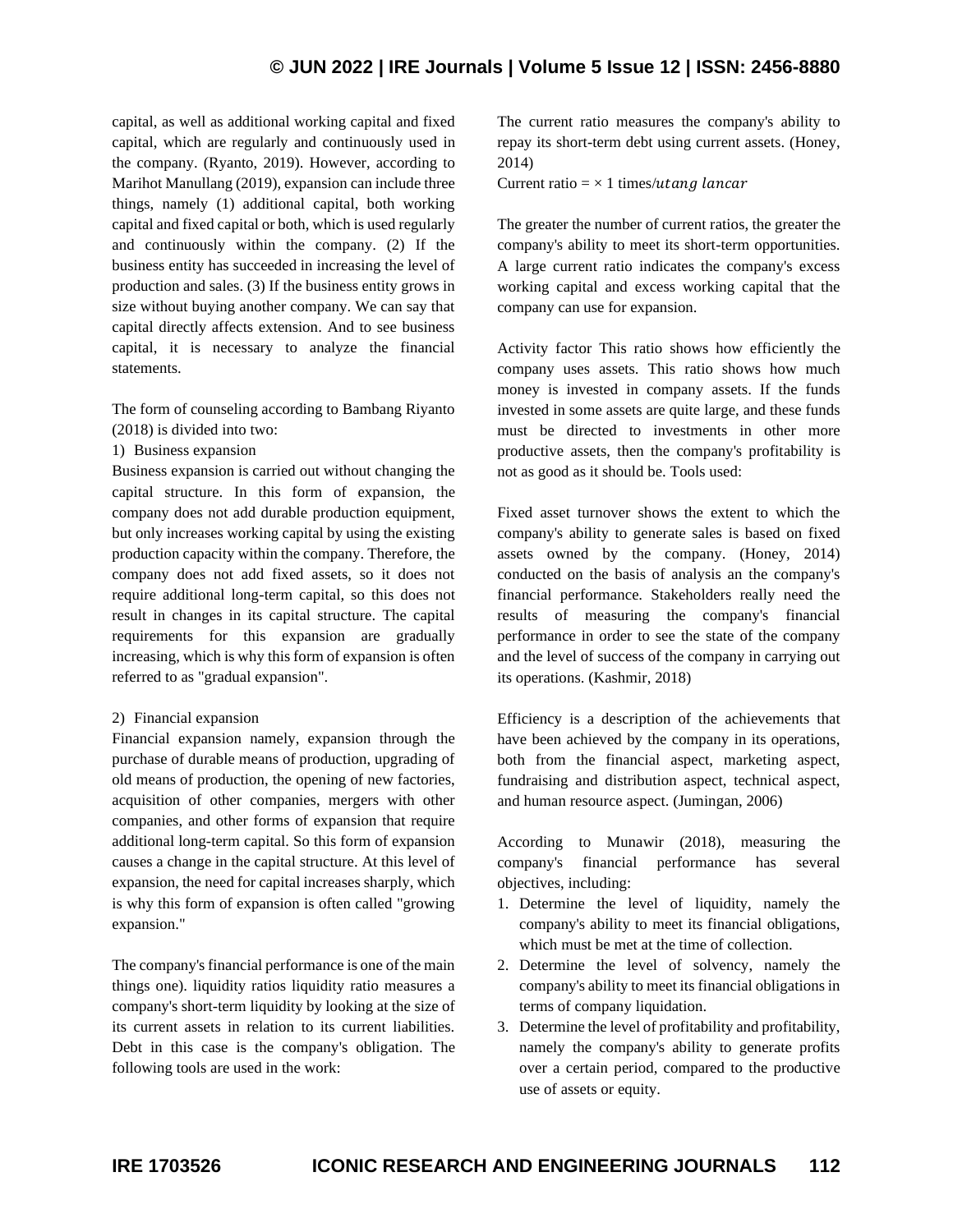# **© JUN 2022 | IRE Journals | Volume 5 Issue 12 | ISSN: 2456-8880**

In addition, according to Mamduh (2014), the financial ratios used to assess the financial performance of a company consist of, The higher the fixed asset turnover or total assets, the more efficiently you can manage your assets. This ratio shows the extent to which a company's ability to generate sales is based on its assets, and the higher the company's ability to maximize its wealth to generate income, the greater its ability to expand.

SWOT analysis is a systematic identification of various factors to formulate corporate strategy. This analytical model is used to analyze the current situation. This analysis is based on the logic that can maximize Strengths (strengths) and Opportunities (opportunities) but can also minimize Weaknesses (weaknesses) and Threats (threats). This analysis will be useful in providing alternative strategic decision making. (Rangkuti, 2009)

The methodology used in compiling the strategic factors of IFAS and EFAS is to determine the factors that become the company's strengths and weaknesses. Each factor is then assigned a weight, provided that the sum of all weights should not exceed a total score of 1.00. Then, rank each factor on a scale from 4 (very strong) to 1 (very weak) depending on the degree of influence these factors have on the company. The next step is to multiply the weight by the rating to obtain a weighting factor to obtain a weighted score for each factor. Leave a note or comment on the reasons for choosing the listed factors. And the last is to add up the weight scores to get the total weight score for the company under study.

For strategic factor analysis, IFAS collects information data on the strengths and weaknesses of the MitRO drinking water warehouse, obtained from business owners who cover the company's annual report. The form of the company's annual report itself is in the form of financial reports, personnel performance reports, operating performance reports, and operational reports. Every indicator

IFAS strategic indicators received from business owners will be managed in the IFAS matrix, after which the weight and ranking of each indicator will be determined.

EFAS strategic factor analysis consists of gathering information related to the opportunities and threats of MitRO drinking water storage facilities, obtained from business owners, related to economic analysis, political analysis, socio-cultural analysis, technological analysis, and environmental analysis. Each strategic EFAS metric received from a business owner will be managed in an EFAS matrix, after which the weight and rating for each metric will be determined.

In addition, after compiling the IFAS and EFAS matrices, the next step is to formulate a strategy by compiling a SWOT matrix as follows (Rangkuti. 2009).

- 1. P-O (power-opportunity) strategy, This strategy combines the "Strengths" and "Opportunities" components of a particular business, resulting in a strategy to capitalize on the opportunities that exist with the strengths of the business.
- 2. W-O Strategy (Weakness-Opportunities), This strategy combines the components of certain weaknesses and business capabilities, resulting in a strategy to minimize weaknesses by taking advantage of existing opportunities.
- 3. S-T strategy (strength-threat) This strategy combines the "Strengths" and "Threats" components of a particular business, resulting in a strategy to minimize existing threats by leveraging the strengths of the business.
- 4. W-T Strategy (weakness-threats) This strategy combines the Weakness and Threat components of a particular business, resulting in a strategy to minimize weaknesses and prevent existing business threats.

# III. MATH

This study uses a quantitative research approach. This study is designed to look at expansion opportunities which are calculated based on financial performance and the company's strength/strategy map. This research is part of descriptive research. The descriptive method is research conducted to determine the existence of independent variables only for one or more variables (autonomous variables) without making comparisons and looking for relationships between these variables and other variables. (Sugiyono, 2009) The population is a generalization area, consisting of objects/subjects with certain qualities and characteristics, which are determined by the researcher to be studied and then the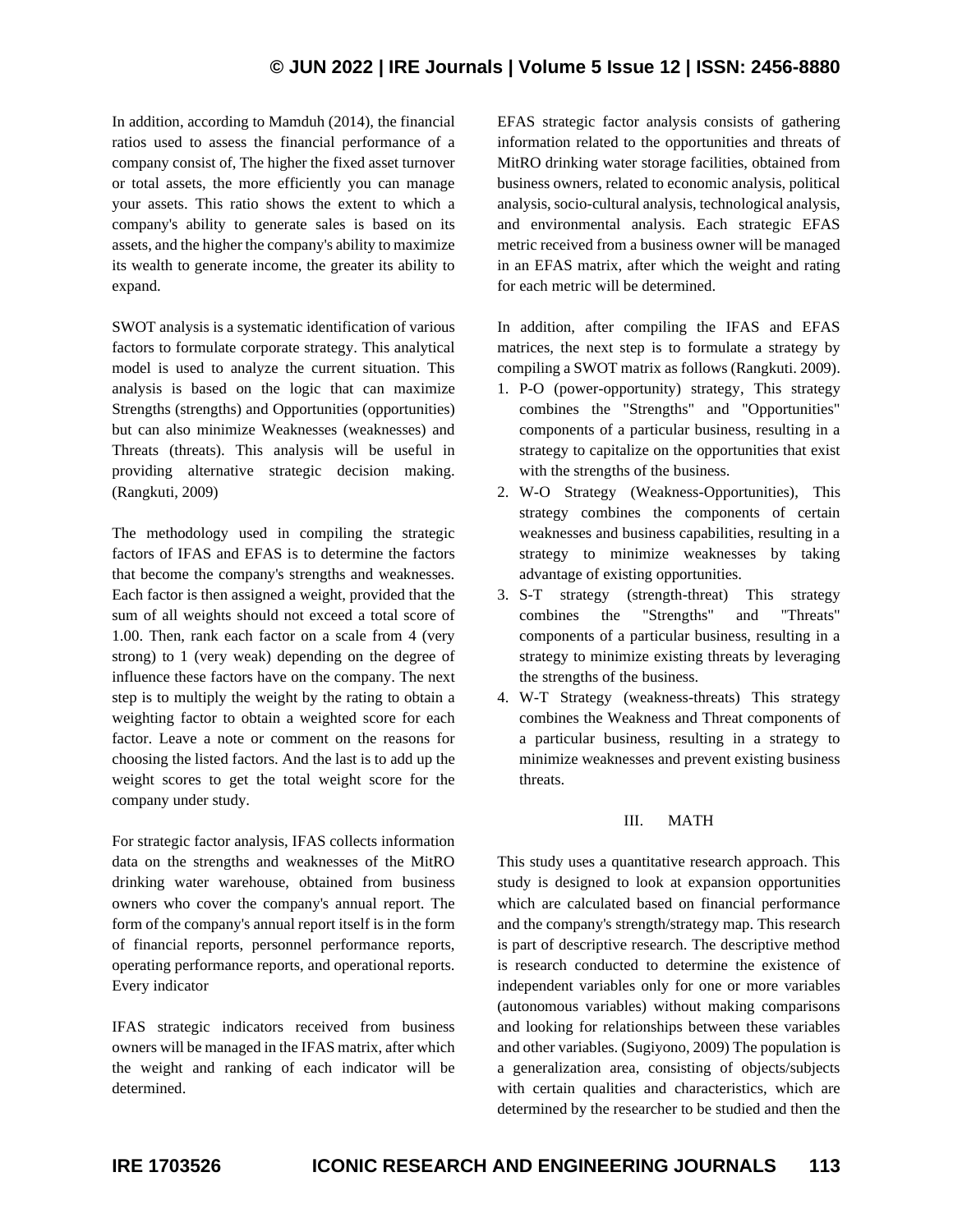formation of conclusions. (Sugiyono, 2009) In this study, the population is data from the MitRO drinking water warehouse, be it financial report data from the beginning until now, company activity data human resources, sales data, and data related to MitRO drinking water warehouse.

In simple terms it can be said that the sample is part of the size and characteristics of the population, and the sample in this study is internal and external data information obtained from the MitRO drinking water warehouse owner and financial statements for the period 2019 - 2021. Sugiyono, 2009)

The sampling method used is purposive sampling, where sampling is done by taking samples from the population-based on certain criteria. (Hartono, 2014)

The interview used in this study was an unstructured interview, namely a stand-alone interview where the researcher did not use interview guidelines that were designed systematically and completely to collect data. The interview guide used is only an outline (Sugiyono, 2014). The form of primary data is obtained in the form of interviews for analysis of corporate strategy. By collecting information in the form of internal and external indicators of the company, which will be used to form the IFAS and MIS Matrix.

Documents are notes or cards from someone about something that has happened. Documents can be letters, pictures, or monumental works of someone, or they can be life stories. (Sugiyono, 2018)

The form of data obtained in the methodology of this document is secondary data, where secondary data is presented in the form of financial statements of depots for the period 2019-2021. In data analysis, researchers will process financial performance data and SWOT analysis using Microsoft Excel software and interpret the results of data processing.

# IV. RESULT AND DISCUSSION

The liquidity ratio measures a company's short-term liquidity by looking at the size of its current assets in relation to its current liabilities. Debt in this case is the company's obligation. A large current ratio indicates the excess current assets of large companies, and excess

current assets of the company, which can be used as capital to develop the company.

The current ratio measures the company's ability to repay its short-term debt with its current assets.

| Table 1 Current Liquidity Ratio of Mitro Drinking |  |
|---------------------------------------------------|--|
| Water Depots $2019 - 2021$                        |  |

| Year | Fixed assets | Current                | current |
|------|--------------|------------------------|---------|
|      |              | responsibilities ratio |         |
| 2019 | 432 701,000  | 209 632 000            | 2.06    |
|      |              |                        | times   |
| 2020 | 332.021.000  | 203.969000             | 1.63    |
|      |              |                        | times   |
| 2021 | 335 739 000  | 205 545 000            | 1.64    |
|      |              |                        | mes     |

Source: processed secondary data.

MitRO drinking water warehouse liquidity ratio in 2019 was RUB. 2.06 which means every Rp. 1 current debt belonging to the MitRO drinking water warehouse will be paid in rupiah. 2.06 working capital. Then next year, 2020, the liquidity ratio of MitRO's drinking water warehouse is currently RUB. 1.63 which means every Rp. 1 current debt belonging to the MitRO drinking water warehouse will be paid in rupiah. 1.63 working capital. In addition, the liquidity ratio of MitRO's drinking water warehouse in 2021 was RUB. 1.64 which means every Rp. 1 current debt belonging to the MitRO drinking water warehouse will be paid in rupiah is 1.64 working capital.

This ratio shows how efficiently the company uses assets. This ratio shows how much money is invested in company assets. If the funds invested in some assets are quite large, and these funds must be directed to investments in other more productive assets, then the company's profitability is not as good as it should be. The higher the company's ability to maximize its wealth to achieve sales, the greater the profits obtained by the company, and the profits obtained can become the company's capital in expansion.

Fixed asset turnover shows the extent to which the company's ability to generate sales is based on fixed assets owned by the company.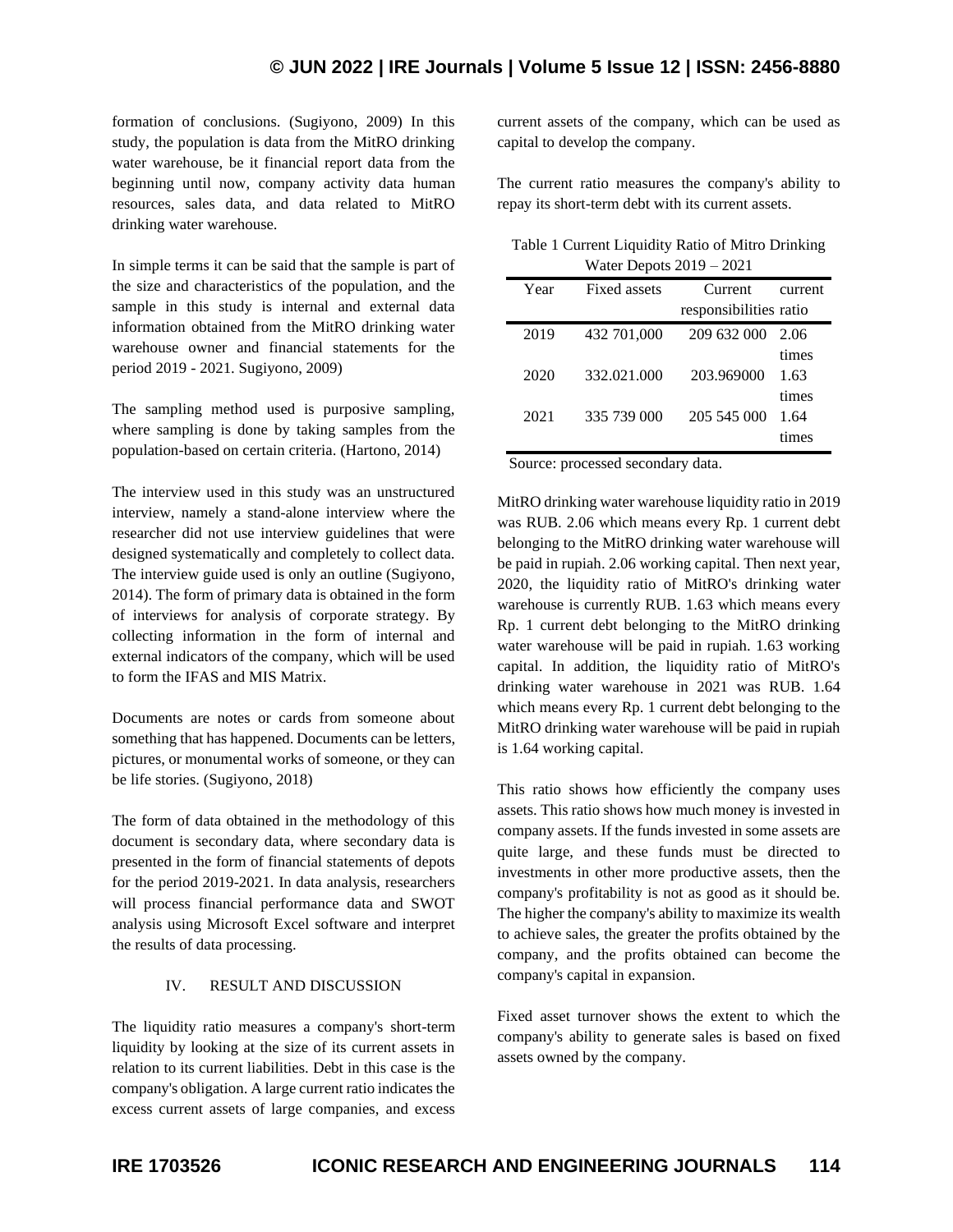| Table 2 MitRO Water Depot Fixed Asset Turnover |               |  |
|------------------------------------------------|---------------|--|
|                                                | $2019 - 2021$ |  |

| Year | Sale                   | fixed assets            | Fixed asset<br>turnover |
|------|------------------------|-------------------------|-------------------------|
| 2019 |                        | 432 701,000 130 200 000 | 3.32                    |
| 2020 | 332.021.000 96.800.000 |                         | 3.43                    |
| 2021 | 335 739 000 63 400,000 |                         | 5.30                    |

Source: processed secondary data.

The turnover of fixed assets of the MitRO drinking water warehouse in 2019 was 3.32 times, which means that every 1 fixed asset owned by the MitRO drinking water warehouse can generate sales of 3.32 times. Then the following year, in 2020, the turnover of fixed assets of MitRO drinking water warehouse in 2020 was 3.43 times, This means that every 1 fixed asset owned by the MitRO drinking water warehouse will generate 3.43 times the sales volume. Then in 2021 the turnover of fixed assets of the MitRO drinking water warehouse was 5.30 times, which means that every 1 fixed asset owned by the MitRO drinking water warehouse will generate sales of 5.30 times.

Total Asset Turnover shows the extent to which a company is able to generate sales based on the total assets owned by the company.

Table 3 Total Asset Turnover of MitRO Drinking Water Warehouse 2019 - 2021

| Year | Sale                    | Total assets Total asset |          |
|------|-------------------------|--------------------------|----------|
|      |                         |                          | turnover |
| 2019 | 432 701,000 562.901.000 |                          | 0.77     |
| 2020 | 332,021,000 428 821 000 |                          | 0.78     |
| 2021 | 335 739 000 339 139,000 |                          | 0.99     |

Source: processed secondary data.

The total asset turnover of the MitRO drinking water warehouse in 2019 was 0.77 times, which means that every 1 total asset owned by the MitRO drinking water warehouse will generate 0.77 times the sales volume. Then the following year, 2020, the total asset turnover of the MitRO drinking water warehouse 2020 was 0.78 times, which means that every 1 total asset owned by the MitRO drinking water warehouse will generate sales of 0.78 times. And in 2021, the total asset turnover

of the MitRO drinking water warehouse was 0.99 times, which means the MitRO drinking water warehouse could generate sales of 0.99 times the total assets owned by the MitRO drinking water warehouse.

This ratio measures the company's ability to meet its long-term obligations. An unsettled company is a company whose total debt exceeds its total assets. This ratio focuses on the right side or liabilities of the company. If sales are high, the company can earn high profits, and conversely, if sales are down, the company can suffer losses. Total debt to total assets measures the extent to which a company is able to pay off its longterm debt using the company's total assets, or how many total assets are financed by total debt. The higher this ratio, the greater the loan amount used to invest in assets to generate profits for the company.

| Table 4 Total debt to total assets of MitRO drinking |
|------------------------------------------------------|
| water warehouse in 2019-2021                         |

| Year | Total Amoun<br>of debt | Total assets | Total debt to<br>total assets |
|------|------------------------|--------------|-------------------------------|
| 2019 | 209 632 000            | 562.901.000  | 0.37                          |
| 2020 | 203.969000             | 458 821 000  | 0.44                          |
| 2021 | 205 545 000            | 449 139,000  | 0.46                          |

Source: processed secondary data.

The total debt to the total assets of MitRO's drinking water warehouse in 2019 was Rs 0.37, which means every Rs. 0.37 debt owned by MitRO drinking water warehouse will be guaranteed Rs. 1 object in the property. Then in the following year, the total debt to the total assets of MitRO drinking water warehouse in 2020 was Rs. 0.44 which means every Rp. The 0.44 debt belonging to the MitRO drinking water warehouse will be guaranteed Rs. 1 object in the property. And in 2021, the total debt of MitRO drinking water warehouse assets in 2021 was Rp. 0.46 which means every Rp. 0.46 debt owned by MitRO drinking water warehouse will be guaranteed Rs. 1 asset owned by the depot.

This ratio measures the company's ability to generate profit (profitability) at a certain level of sales, assets, and equity. The higher this ratio, the higher the profit received from both sales and from asset levels. Profits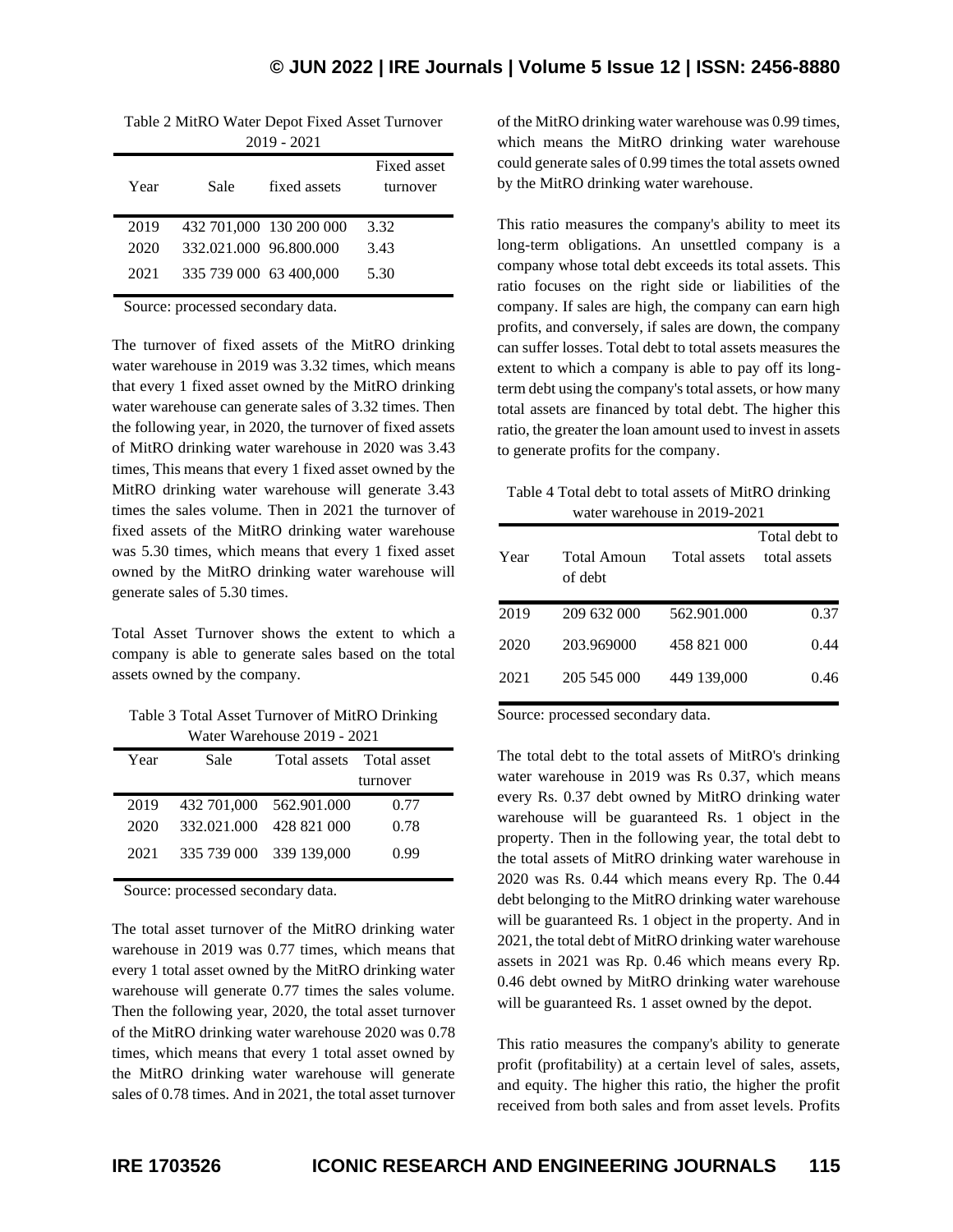generated from these sales can be used as capital to develop the company.

Net profit margin Calculate the extent to which the company is able to generate net income at a certain level of sales.

| Table 5 Net Profit Margin of MitRO Drinking Water |
|---------------------------------------------------|
| Warehouse $2019 - 2021$                           |

| Net profit | Sale | <b>NPM</b>                                                                                         |
|------------|------|----------------------------------------------------------------------------------------------------|
|            |      | 0.61                                                                                               |
|            |      | 0.51                                                                                               |
|            |      | 0.52                                                                                               |
|            |      | 1.84333404.004047<br>264 538 000 432 701,000<br>170 598 000 332,021,000<br>175 128 000 335 739 000 |

Source: processed secondary data

Net profit margin MitRO Drinking Water Warehouse contributed 61% in 2019, which means the net profit that MitRO Drinking Water Warehouse earned from sales was 61%. Then in the following year, the net profit margin of the MitRO drinking water warehouse in 2020 was 51%, which means the net profit received by the MitRO drinking water warehouse from sales was 51%. and enter The net profit margin of the MitRO drinking water warehouse for 2021 is 52%, which means the net profit received by the MitRO drinking water warehouse from sales is 52%.

Asset return measures the company's ability to generate net income based on a certain level of assets.

Table 6 Profitability of MitRO Drinking Water Warehouse Assets 2019 – 2021

| Year | Net profit  | Total assets | return on  |
|------|-------------|--------------|------------|
|      |             |              | investment |
| 2019 | 264 538 000 | 562.901.000  | 0.47       |
| 2020 | 170 598 000 | 428 821 000  | 0.40       |
| 2021 | 175 128 000 | 335 739 000  | 0.52       |

Asset returnMitRO drinking water warehouse accounted for 47% in 2019, which means the net profit received from managing the total assets owned by MitRO drinking water warehouse is 47%. Then in the following year the return on assets of the MitRO drinking water warehouse in 2020 was 40%, which

means the net profit obtained from the management of the total assets owned by the MitRO drinking water warehouse was 40%. And in 2021 the return on assets of the MitRO drinking water warehouse was 52%, which means the net profit obtained from the management of the MitRO drinking water warehouse assets as a whole was 52%.

Before formulating a strategy that can be recommended for MitRO drinking water storage using the SWOT matrix, strategic factors both internal and external are formulated using the IFAS and EFAS matrices as follows:

| Table 7 Matrix of MitRO Drinking Water Storage |
|------------------------------------------------|
| <b>Internal Strategy Factors</b>               |

| <b>INTERNAL</b>                   | WEIGHT | <b>RANK</b>    | WEIGHT x     |
|-----------------------------------|--------|----------------|--------------|
| <b>STRATEGIC</b>                  |        |                | <b>LEVEL</b> |
| <b>FACTORS</b>                    |        |                |              |
| <b>STRENGTH:</b>                  |        |                |              |
|                                   | 0.13   | four           | 0.52         |
| <b>Water Testing</b>              |        |                |              |
| Compliance Letter<br>from BPOM RI |        |                |              |
|                                   |        |                |              |
| (S1)                              |        |                |              |
| Light raw material                | 0.10   | 3              | 0.30         |
| accepted (S2)                     |        |                |              |
| Message service                   | 0.13   | four           | 0.52         |
| between (S3)                      |        |                |              |
| An experience                     | 0.07   | 2              | 0.14         |
| Owner in business                 |        |                |              |
| and water                         |        |                |              |
| technology                        |        |                |              |
| (S4)                              |        |                |              |
| Does not require a                | 0.07   | $\overline{2}$ | 0.14         |
| lot of experts (S5)               |        |                |              |
| <b>WEAKNESS:</b>                  |        |                |              |
|                                   |        |                |              |
| Warehouse capacity                | 0.13   | 3              | 0.39         |
| production (W1)                   |        |                |              |
| Not enough                        | 0.08   | 2              | 0.16         |
| Latitudech                        |        |                |              |
| annel                             |        |                |              |
| distributio                       |        |                |              |
| n                                 |        |                |              |
| (IN 2)                            |        |                |              |
| No product                        | 0.08   | 2              | 0.16         |
| promotion (W3)                    |        |                |              |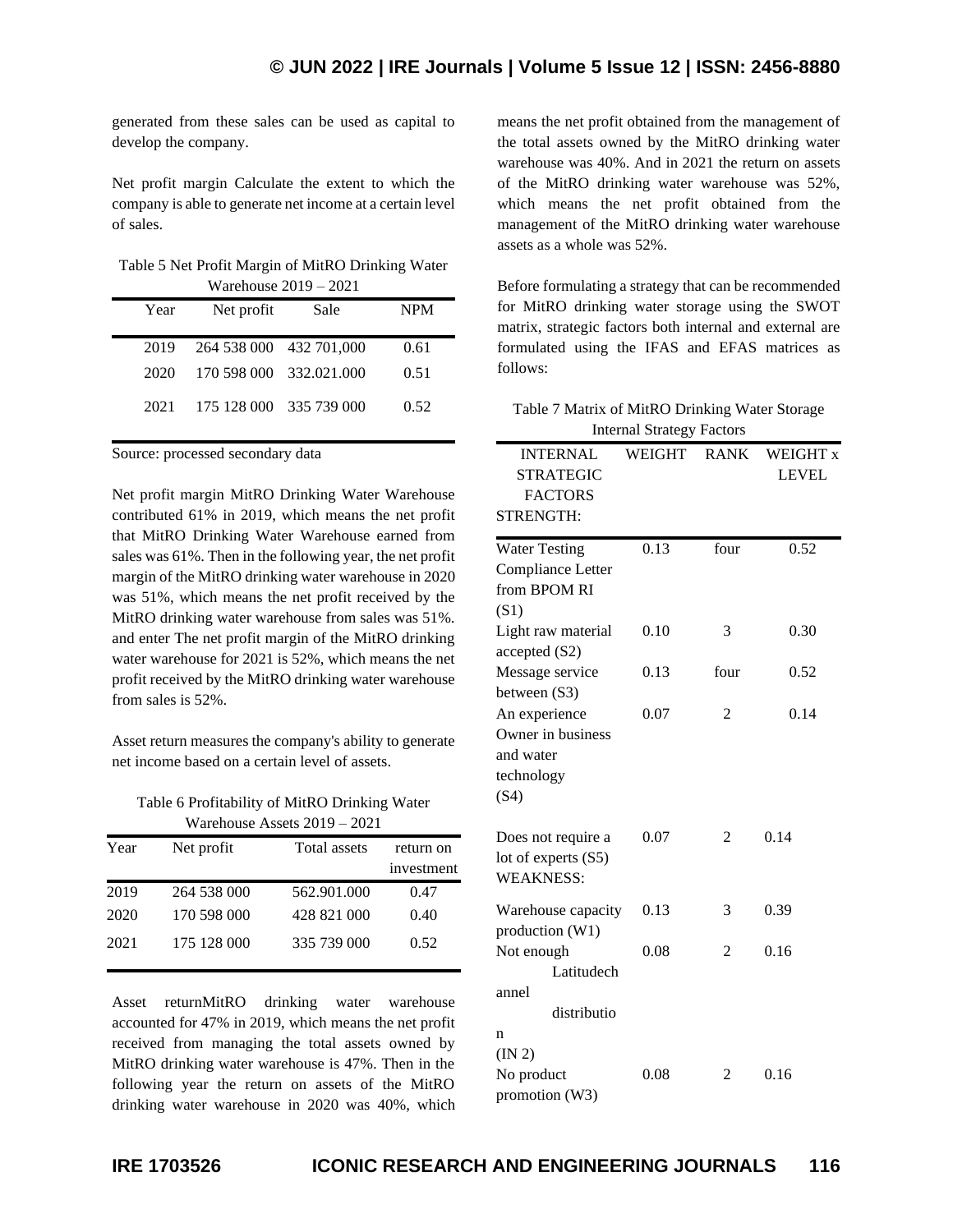# **© JUN 2022 | IRE Journals | Volume 5 Issue 12 | ISSN: 2456-8880**

| Not smooth                        | 0.13 | $\mathcal{R}$ | 0.39 |
|-----------------------------------|------|---------------|------|
| workflow (W4)                     |      |               |      |
| Unstable financial                | 0.08 | 2             | 0.16 |
| condition                         |      |               |      |
| (AT 5)                            |      |               |      |
| Source: processed secondary data. |      |               |      |

| <b>FACTOR</b>   | WEIGHT | RANK WEIGHT x |
|-----------------|--------|---------------|
| EXTERNAL        |        | LEVEL         |
| <b>STRATEGY</b> |        |               |

## POSSIBILITY:

| <b>TOTAL EFAS</b><br>Source: processed primary data | 1.00 | thirty         | 3.17 |
|-----------------------------------------------------|------|----------------|------|
| Weather factor (T4                                  | 0.12 | 3              | 0.36 |
| regulations (T4)                                    |      |                |      |
| Local government                                    | 0.08 | 2              | 0.16 |
| (T3)                                                |      |                |      |
| Counterfeit products                                | 0.12 | 3              | 0.36 |
| (T2)                                                |      |                |      |
| water                                               |      |                |      |
| thinkingcommunity<br>about the benefits of          |      |                |      |
| Way of                                              | 0.12 | 3              | 0.36 |
| (T1)                                                |      |                |      |
| More competitors                                    | 0.08 | $\overline{c}$ | 0.16 |
| THREAT:                                             |      |                |      |
| Development (O5)                                    |      |                |      |
| Technology                                          | 0.09 | 3              | 0.27 |
| (O4)                                                |      |                |      |
| Easy vehicle access                                 | 0.09 | 3              | 0.27 |
| (O3)                                                |      |                |      |
| potential                                           |      |                |      |
| New industrial                                      | 0.12 | four           | 0.48 |
| (O2)                                                |      |                |      |
| Broad market share                                  | 0.12 | four           | 0.48 |
| (O1)                                                |      |                |      |
| purchasing power                                    |      |                |      |
| Population                                          | 0.09 | 3              | 0.27 |

The SWOT matrix describes how the company's management relates the opportunities and threats facing the company using its strengths and weaknesses. The goal is to use the strengths and opportunities while minimizing the company's weaknesses and threats.

Table 8 SWOT Matrix for MitRO Drinking Water

|                                 | Storage                          |                       |
|---------------------------------|----------------------------------|-----------------------|
|                                 | ifPOWER(S)                       | <b>WEAKNESSES</b> (W) |
|                                 | Product quality                  | Production            |
|                                 | (S1)                             | Capacity (W1)         |
|                                 | Raw materials are                | Insufficient          |
|                                 | easy to get (S2)                 | distribution channel  |
|                                 | Delivery service                 | width $(W2)$          |
|                                 | (S3)                             | No product            |
| EFAS                            | Owner's                          | promotion (W3)        |
|                                 | experience in                    | Substandard           |
|                                 | water business and workflow (W4) |                       |
|                                 | technology (S4)                  | Unstable financial    |
|                                 | Doesn't require a                | condition (W5)        |
|                                 | lot of energy                    |                       |
|                                 | expert (S5)                      |                       |
|                                 | OPPORTUNIT SO STRATEGY           | <b>IN STRATEGY</b>    |
| Y(O)                            |                                  |                       |
| Population                      |                                  |                       |
| purchasing                      | Growth strategy                  | profit strategy       |
| power (O1)                      | (C1, C2, C3, C4, C5)             | (B4, B5)              |
| Broad market                    | 01,02,03,4,05)                   |                       |
| share $(O2)$                    |                                  |                       |
| New Branch                      |                                  |                       |
| Potential (O3)                  |                                  |                       |
| Easy vehicle                    |                                  |                       |
| access (O4)                     |                                  |                       |
| Technology                      |                                  |                       |
| Development                     |                                  |                       |
| (O <sub>5</sub> )               |                                  |                       |
| THREAT(T)                       | <b>STRATEGY</b>                  | <b>WT STRATEGY</b>    |
| More                            |                                  |                       |
| many                            |                                  |                       |
|                                 | amountco Focus on cost           | Pause strategy        |
| mpetitor (T1) $(C3, C5, 1, T5)$ |                                  | (B1,B2,B3,B4,B5,T)    |
| Way of                          |                                  | 1, T2, T3, T4, T5)    |
| thinking                        |                                  |                       |
| Public                          |                                  |                       |
| aboutwate                       |                                  |                       |
| r benefits (T2)                 |                                  |                       |
| Price                           |                                  |                       |
| competition                     |                                  |                       |
| (T3)                            |                                  |                       |
| Local                           |                                  |                       |
| government                      |                                  |                       |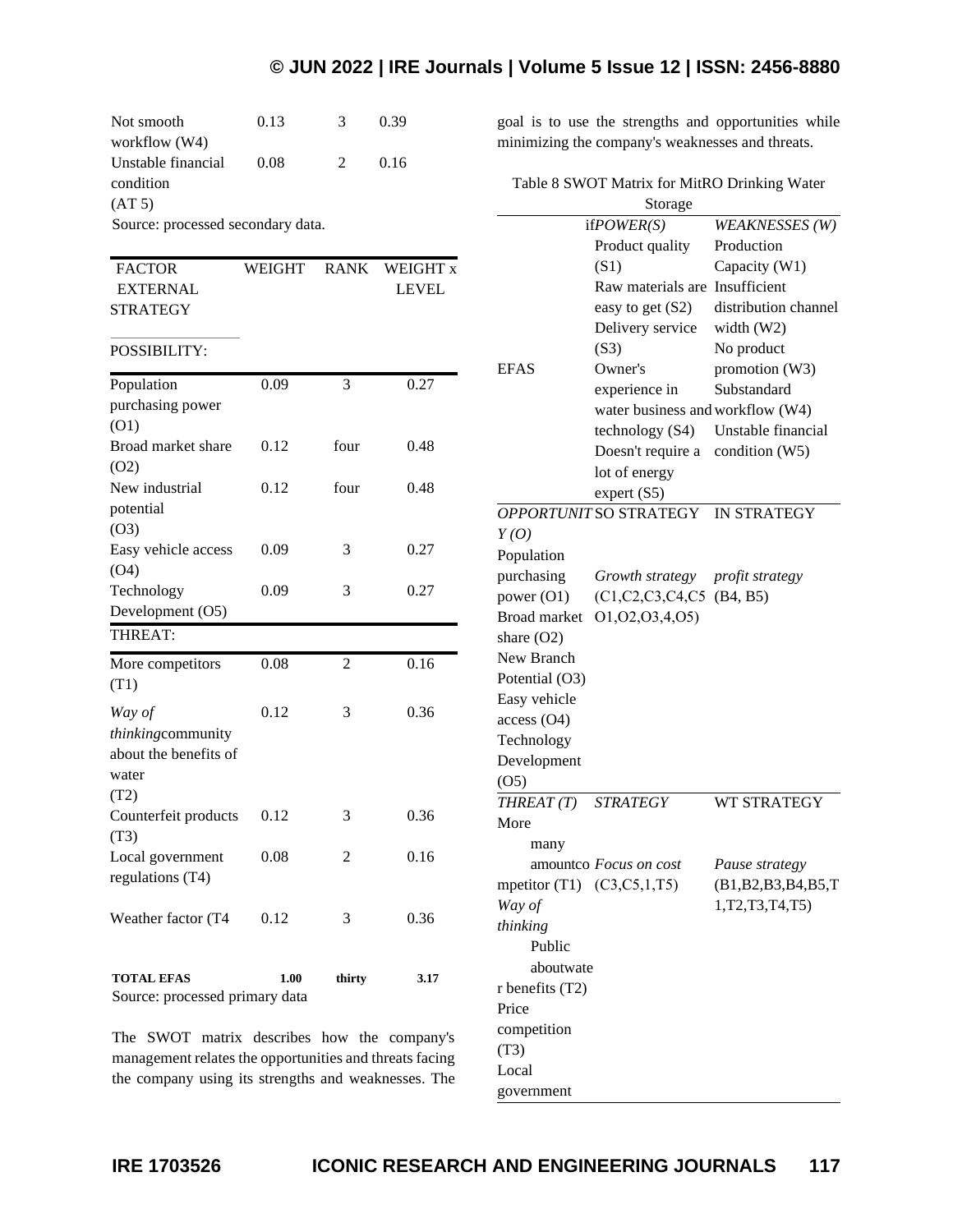regulatory policies (T4) Weather factor (T5)

Source: IFAS and ESAC data processed.

| Table 9 Alternative Strategies: Pros and Cons |  |  |
|-----------------------------------------------|--|--|
|-----------------------------------------------|--|--|

| Alternative Pro |                                         | ward off                                    |
|-----------------|-----------------------------------------|---------------------------------------------|
| strategy        |                                         |                                             |
|                 | Expand your marketIt costs a lot of     |                                             |
| Growth          | share,<br>grow                          | yourmoney, requires                         |
| strategy        | company,                                | increaseinternal readiness                  |
|                 | profits, increase yourand hard work.    |                                             |
|                 | business.                               |                                             |
| profit          | Reduce product costs Requires           | internal                                    |
| strategy        | to increase sales.                      | commitment, if too                          |
|                 |                                         | long will result in                         |
|                 |                                         | decreased sales.                            |
| Focus on        | Serving consumers in Need obligation    |                                             |
| cost            | certain areas at low<br>fr <sub>O</sub> |                                             |
|                 | cost.                                   | m interior corporate                        |
|                 |                                         | and financial                               |
|                 |                                         | readiness.                                  |
| Pause           | Stop analyzing the Requires             | a                                           |
| strategy        | market (opportunities)commitment        | from                                        |
|                 | for a while so the the                  | company's                                   |
|                 |                                         | company can focus oninternal parties, if it |
|                 | addressing                              | thetakes too long it can                    |
|                 | company's                               | result in a decrease in                     |
|                 | weaknesses                              | and the company's profit                    |
|                 | threats.                                | margins.                                    |

Source: SWOT Matrix. Data is processed.

Table 10 Recommendations for the chosen strategy *Recommended strategy* Because

| Growth strategy | Based on the strength and      |
|-----------------|--------------------------------|
|                 | capability of MitRO's drinking |
|                 | water warehouse, the Growth    |
|                 | Strategy was chosen for the    |
|                 | strategy used.                 |
|                 | Expand your business, MitRO    |
|                 | drinking water warehouse       |
|                 | can maximize their strengths   |

and be able to take advantage of opportunities that exist in the market.

*Focus on cost* In line with the strengths and threats of MitRO's drinking water warehouse, Focusing on Costs is a strategy that can be used. By creating low-cost products that serve a wide range of consumers in a given area. So that it can increase company profits.

Source: Strategy Alternative Data processed

## **CONCLUSION**

From the results of the calculation of financial indicators can be seen that from several ratios, some are increasing every year, and some are not stable. As in the following ratio:

- 1. The liquidity ratio of the MitRO drinking water warehouse is in a safe position because the warehouse is still able to pay off its current debt from its current assets, so that the remaining balance of current debt payments can be used as capital for MitRO drinking purposes. water warehouse. develop.
- 2. MitRO drinking water warehouse activity ratio is very good, because the trend is increasing every year, which means MitRO drinking water warehouse can use its assets to get high sales, with high sales the profit earned is also high, so the profit generated can be used. as a capital for drinking water storage MitRO has the possibility for expansion.
- 3. The solvency ratio of MitRO's drinking water warehouse shows the trend of this ratio increasing every year, although the company's debt risk increases every year, MitRO's drinking water warehouse can still grow, because total assets are still more than total debt. , so that the depot can borrow capital that can be used for creditor expansion.
- 4. The profitability ratio of MitRO drinking water warehouse shows that MitRO drinking water warehouse is in a safe position, although the annual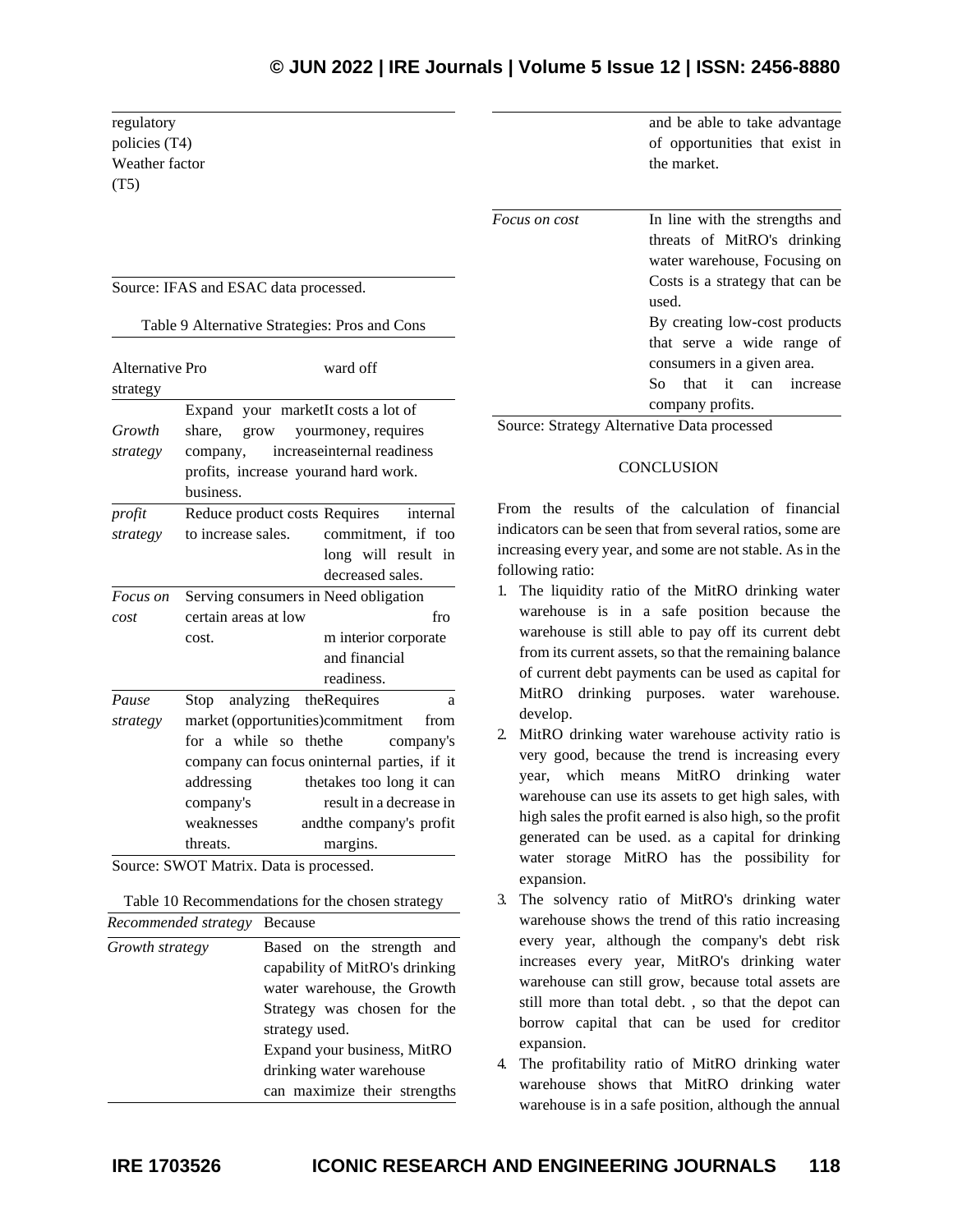profit is unstable, MitRO drinking water warehouse still benefits from sales made every year, so MitRO drinking water warehouse can be said that it can grow from the profits it generates.

Business competition is getting tougher, business entities must be able to implement good strategies to face competition, business entities must make financial plans that can optimize company profits. If a business entity wants to expand its business, they must carry out a mature financial plan so that business expansion can run well afterward, In this study, the authors suggest:

- 1. Optimizing the management of all assets and managing debts received from creditors who can create MitRO drinking water warehouses for increase production so that the level of sales also increases, which can make the profits obtained even higher.
- 2. Improvement of the company's management system by strengthening supervision of the company's operational costs and managing its assets so that it can take advantage of existing opportunities, minimize deficiencies and threats faced by MitRO drinking water warehouses, and can increase company profits.
- 3. It is necessary to conduct additional studies related to financial issues and MitRO drinking water storage strategies or other studies. Because this study only discusses the expansion of the MitRO drinking water shop.

## REFERENCES

- [1] **(**Hanafi, MM (2014). Financial management. Edition I. Yogyakarta: BPFE-Yogyakarta.
- [2] Help. (2013). Critical analysis of financial statements. *First edition.*Jakarta: Raja Grafindo Persada.
- [3] Harhito, &. M. (2011). Financial management. Second edition. *First print.*Yogyakarta: ECONOMY.
- [4] Hartono, J. (2014). Business research methods (Mistakes and experience - Experience). Sixth edition. Second seal. Yogyakarta: BPFE-YOGYAKARTA.
- [5] I Wayan Ferry Artha Yoga, d. (December 2016). Strategy for developing bottled water business (eg PT. Govinda Tirta, Nyanglan Bangli). Journal of

Argoindustrial Engineering and Management, 12- 23.

- [6] Ima Hidayati, d. (August 2013). Measuring Retail Business Expansion Opportunities From the Financial Side, Strategy and Financial Performance (Case Study of Super Model Distro Bandung Malang). JEMA Vol.11 No.1, 39–54.
- [7] Friday. (2014). Financial statement analysis. Second edition. Jakarta: PT. worldly literature.
- [8] Cashmere. (2018). Introduction to financial management. Jakarta: Rajavali Press.
- [9] *Decree of the Minister of Cooperatives and Small and Medium Enterprises Number: 129/kep./M/KUKM/XI/2002 dated November 29, 2002 concerning Guidelines for Classifying Small and Medium Enterprises.*(tyr. years).
- [10] Kunkoro, M. (2013). Research methods for business and economics. *Fourth edition.*Jakarta: Erlanga.
- [11] Manullang, M. (2015). Introduction to financial management. Jakarta: Andi.
- [12] Munavier, S. (2018). Financial statement analysis. Fourth edition. Yogyakarta: Independence.
- [13] Nitisemito, AS (2018). Personnel management. Jakarta: Indonesian Gall.
- [14] Pangestu, V. (2015). Analysis of the financial performance of Wenwin's tofu and tempeh business in Southeast Asia Village, Pineleng Regency, Minahasa Regency.
- [15] Pujiastuti, H. and. (2015). Fundamentals of financial management. Seventh edition. Yogyakarta: UPP STIM YKPN.
- [16] Rangkuti, F. (2015). SWOT analysis: business case method analysis. Jakarta: PT. Gramedia Main Library.
- [17] Riyanto, B. (2018). The basics of company expenses. Yogyakarta: BPFE.
- [18] Rufaida, P. (2014). Strategic management. First edition. Bandung: Humanities.
- [19] Sugiyono. (2014). Educational research methods: quantitative, qualitative, and research approaches. 20th edition. Bandung: Alphabet.
- [20] Jurassic. (September 2013). Measure the strength of PT. ANTAM's business expansion in terms of financial performance. Journal of Electronic